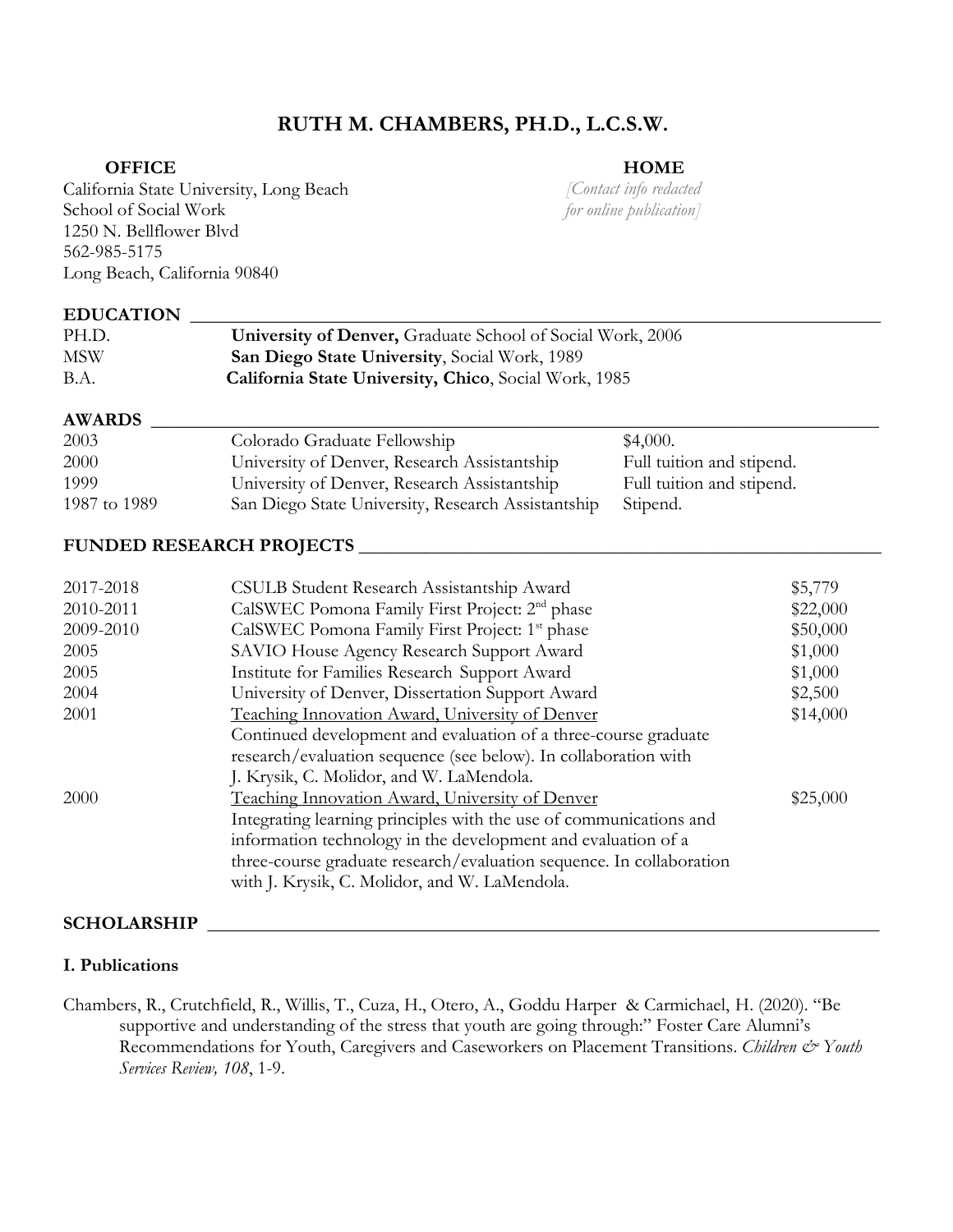- Jimenez, J., Chambers, R. & Mayers-Pasztor, E. (In Progress). Social Policy and Social Change: Toward the Creation of Social and Economic Justice. 3rd edition. California: Sage Publications.
- Crutchfield, R. M., Chambers, R. M., Carpena, A & McCloyn, T. N. (2019). Getting help: an exploration of student experiences with a campus program addressing basic needs insecurity, *Journal of Social Distress and the Homeless,* p. 1-9*.* DOI:10.1080/10530789.2020.1677010
- Chambers, R., Crutchfield, R., Goddu Harper, S., Fatemi, M & Rodriguez, A. (2018). Family reunification in child welfare practice: A pilot study of parent and staff experiences. *Children and Youth Services Review, 91,* 221-231.
- Chambers, R., Crutchfield, R., Willis, T., Cuza, H., Otero, A., Goddu Harper & Carmichael, H. (2018). "It's just not right to move a kid that many times: "A qualitative study of how foster care alumni perceive placement moves. *Children & Youth Services Review, 86,*73-83.
- Chambers, R. M., Crutchfield, R. M., Willis, T.Y., Cuza, H.A., Otero, A., Carmichael, H. (2017). Perspectives: Former Foster Youth Refining the Definition of Placement Moves. *Children and Youth Services Review, 73,*  392-397.
- Chambers, R. M., Brocato, J., Fatemi, M & Rodriguez, A. (2016). An innovative child welfare pilot initiative: Results and outcomes. *Children and Youth Services Review*, 70, 143-151.
- Jimenez, J., Mayers-Pasztor, E., Chambers, R., & Fujji, C. (2015). Social Policy and Social Change: Toward the Creation of Social and Economic Justice. 3<sup>rd</sup> edition. California: Sage Publications.
- Chambers, R. M. (2015). *Evidence based practices in the prevention of child maltreatment: A literature review.* First 5LA: Los Angeles, California.
- Chambers R. (2015). *Child Neglect and Service Integration: A Mixed Methods Study.* Presses de l'Université du Québec. In *Jeunesse en tête: au-delà du risque de maltraitance, les besoins de développement des enfants* (Youth book, beyond the risk of maltreatment, child development needs).
- Chambers, R. M. (2013). A Qualitative Analysis of the Casework Practice of the Rhode Island Department of Children, Youth and Families Through a Case Study of Named Plaintiffs Danny B. and Cassie M. *Cassie M. et al. v. Chafee et al.*
- Crutchfield, R.M., Chambers, R.M., & Duffield, B. (2016). Jumping through the hoops to get financial aid for college students who are homeless: Policy analysis of the college cost reduction and access act of 2007. *Families in Society, 97*(3), 191-199.
- D'Andrade, A., Chambers, R (2012). Parental Problems, Case Plan Requirements, and Service Targeting in Child Welfare Reunification. *Children & Youth Services Review 24,* 2131-2138.
- Lorthridge, J., McCroskey, J., Pecora, P., Chambers, R., & Fatemi, M. (2012). Strategies for Improving Child Welfare Services for Families of Color: First Findings of a Community-Based Initiative in Los Angeles. *Children & Youth Services Review* 34(4), 281-288.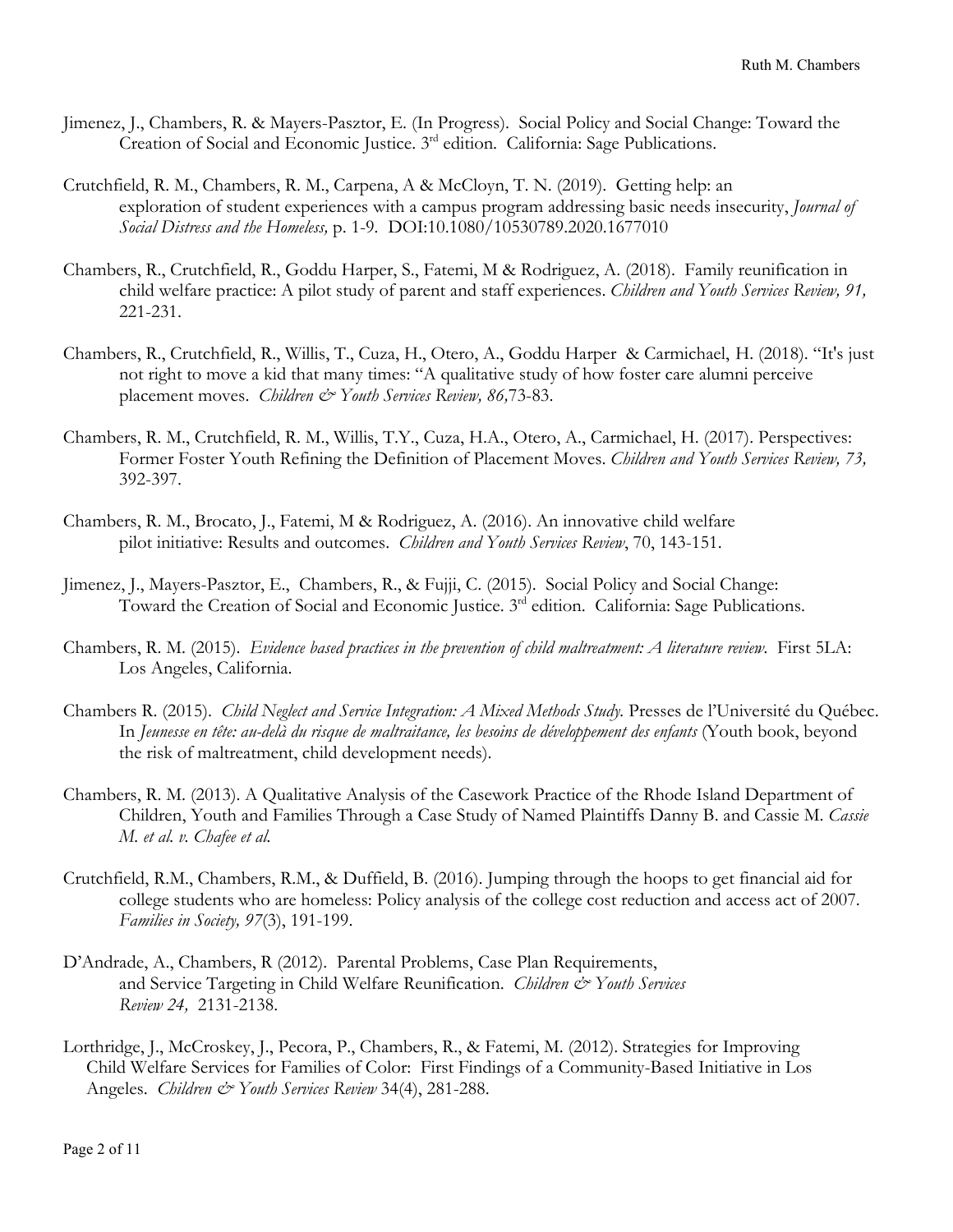- Kleinpeter, C. B., Koob, J., Chambers, R. (2011). Motivational Interviewing Training for Probation Officers in California. *The International Journal of Learning 18(2),* 191-201.
- Unrau, Y.A., Chambers, R., Seita, J.R., & Putney, K. S. (2010). Defining a foster care placement move: The perspective of adults who formerly lived in multiple out-of-home placements*. Families in Society: The Journal of Contemporary Human Services*, *91(4),* 426-432.
- Chambers, R., & Potter, C. (2009). Family Needs in Child Neglect Cases: A cluster analysis*. Families in Society: The Journal of Contemporary Human Services, 90(1), 18-27.*
- Chambers, R., Mayers, K., & Weingrand, D. (2008). Regional Collaborative Practice in Psychiatric Rehabilitation and Recovery: A Best Practice Model. *Journal of Social Work Practice in Disability and Rehabilitation. 7(3/4),* 187-231.
- Chambers, R., & Potter, C. (2008). The Match between Family Needs and Services for High Risk Neglecting Families. *Journal of Public Child Welfare, 2(2), 229-252.*
- East, J & Chambers, R. (2007). Courage to teach for social work educators. *Social Work Education, 26(8),*  810-826.

### **Book Chapter**

Jimenez, J., & Chambers, R. (2009). Children of Color in the Child Welfare System. In *Child Welfare Issues and Perspectives.* Columbus, Frank. New York: Nova Science Publishers.

#### **Books/Dissertation**

Jimenez, J., Mayers-Pasztor, E, & Chambers, R. (2015). Social Policy and Social Change: Toward the Creation of Social and Economic Justice. California: Sage Publications.

- Chambers, R. (2008). *Child Neglect and Service Integration in a Child Welfare System: A Comprehensive Examination of Family Needs, Services and Outcomes.* Germany: VDM Publishing.
- Chambers, R. (2006). *Child Neglect and Service Integration: A Mixed Method Study.* Doctoral dissertation, University of Denver. Publication # 3230344, Vol 67.

#### **III. Monographs and Technical Reports**

- Chambers, R. (2011*). Pomona Family First Project, Family Outcome Results.* California Social Work Education Center, Berkeley, California.
- Chambers, R. (2010*). Pomona Family First Project, Program Evaluation: From Vision to Implementation.* California Social Work Education Center, Berkeley, California.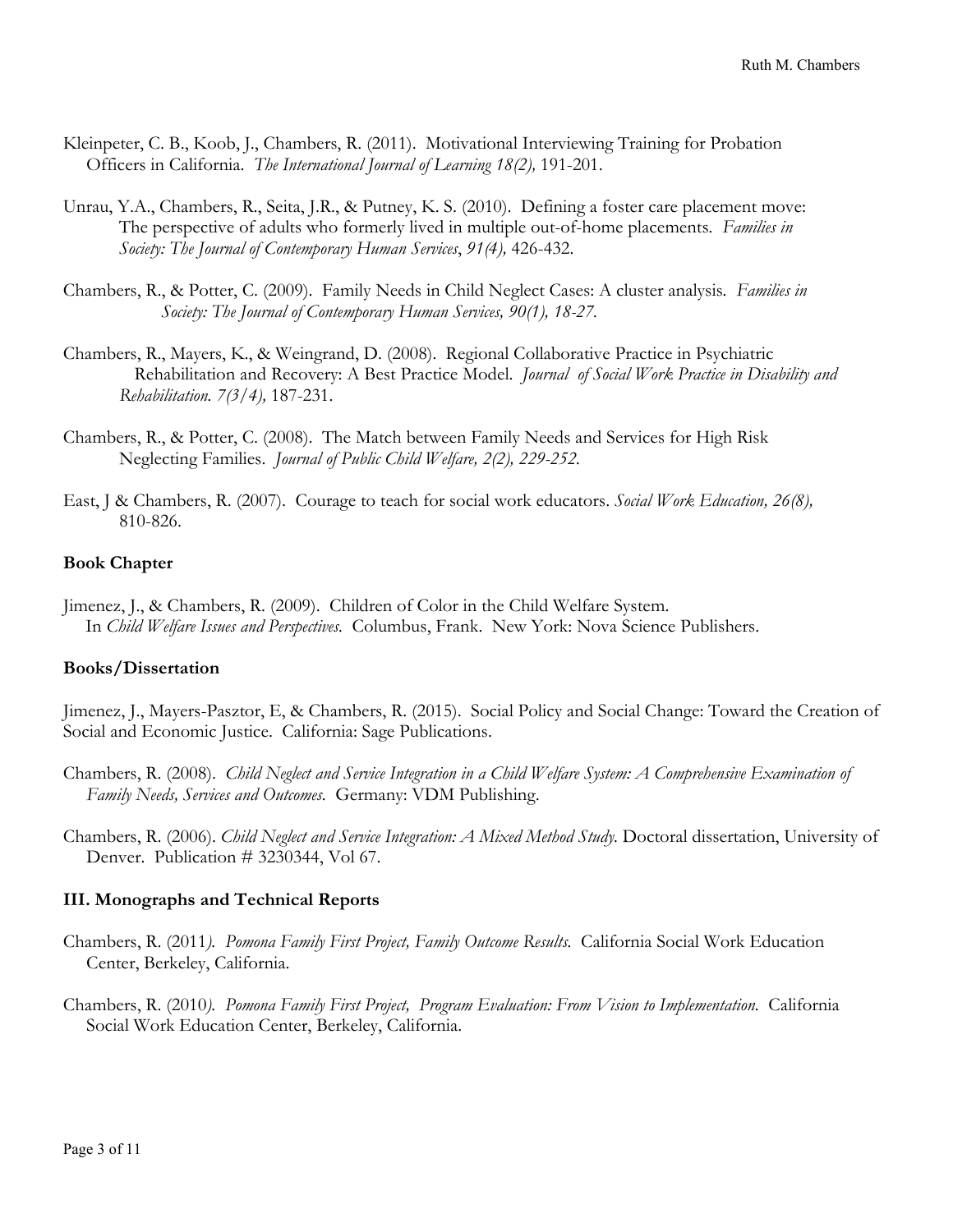- Jacquelyn McCroskey, Christina A. Christie, Jaymie Lorthridge, Ruth Chambers, Peter J. Pecora, Tarek Azzam, Dreolin Fleischer, Erica Rosenthal, Alan Weisbart, Cecilia Custodio, Todd Franke, Phillip Nunn, Stephanie Carter Williams, Jane Yoo, Patricia Bowie, and Cheryl Wold (2009) *Prevention Initiative Demonstration Project (PIDP) Year One Evaluation Summary Report. Expanded Executive Summary Casey Family Foundation.* Seattle, Washington.
- Jacquelyn McCroskey, Christina A. Christie, Jaymie Lorthridge, Ruth Chambers, Peter J. Pecora, Tarek Azzam, Dreolin Fleischer, Erica Rosenthal, Alan Weisbart, Cecilia Custodio, Todd Franke, Phillip Nunn, Stephanie Carter Williams, Jane Yoo, Patricia Bowie, and Cheryl Wold (2009). *Prevention Initiative Demonstration Project (PIDP) Year One Evaluation Summary Report.* Casey Family Foundation. Seattle, Washington.
- Chambers, R. (2007). *Parent Engagement and Self Advocacy Training Program: An Evaluation.* Parents Action for Children. Beverly Hills, California.
- Chambers, R. (2007). *Ten-year Plan to end Homelessness-Final Community Results.* City of Long Beach, Health Department. Long Beach, California.
- Chambers, R. (2003). *Literature Review of Cardiovascular Diseases.* Omni Research and Training Institute. Denver, Colorado.
- Chambers, R. (2002). *Program Evaluation and Information Resources.* University of Denver, Graduate School of Social Work. Denver, Colorado.
- Baker, R., & Chambers, R. (2001). *The Final Mayor's Office of Workforce Development Evaluation Report.* Denver, Colorado.
- Chambers, R. (2001). *An Evaluability Assessment of The Bridge Project*. University of Denver, Graduate School of Social Work. Denver, Colorado.

## **IV. TEACHING EXPERIENCE \_\_\_\_\_\_\_\_\_\_\_\_\_\_\_\_\_\_\_\_\_\_\_\_\_\_\_\_\_\_\_\_\_\_\_\_\_\_\_\_\_\_\_\_\_\_\_\_\_\_\_\_\_\_\_\_\_**

| $8/17$ to Present | California State University, Long Beach, School of Social Work                  |
|-------------------|---------------------------------------------------------------------------------|
|                   | Professor                                                                       |
|                   | Social Welfare Policy-2017, 2018, 2019                                          |
|                   | Advanced Policy Seminar-Spring, 2017, 2018, 2019                                |
|                   | Thesis Project, Fall -Spring, 2017, 2018, 2019, 20                              |
|                   | Other duties include: student advising, committee work, conducting research and |
|                   | providing service in the department, college, university and community.         |
| $5/12$ to Present | California State University, Long Beach, School of Social Work                  |
|                   | <b>Associate Professor</b>                                                      |
|                   | Social Welfare Policy-2012, 2013, 2014, 2015, 2016                              |
|                   | Advanced Policy Seminar- Spring, 2012, 2013, 2014, 2015, 2016                   |
|                   | Thesis Project, Fall -Spring, 2012, 2013, 2014, 2015, 2016                      |
|                   | Social Work Practice, Fall, 2012, 2013                                          |
|                   | Field Seminar, Fall-Spring, 2011-2012                                           |
|                   | Other duties include: student advising, committee work, conducting research and |
|                   | providing service in the department, college, university and community.         |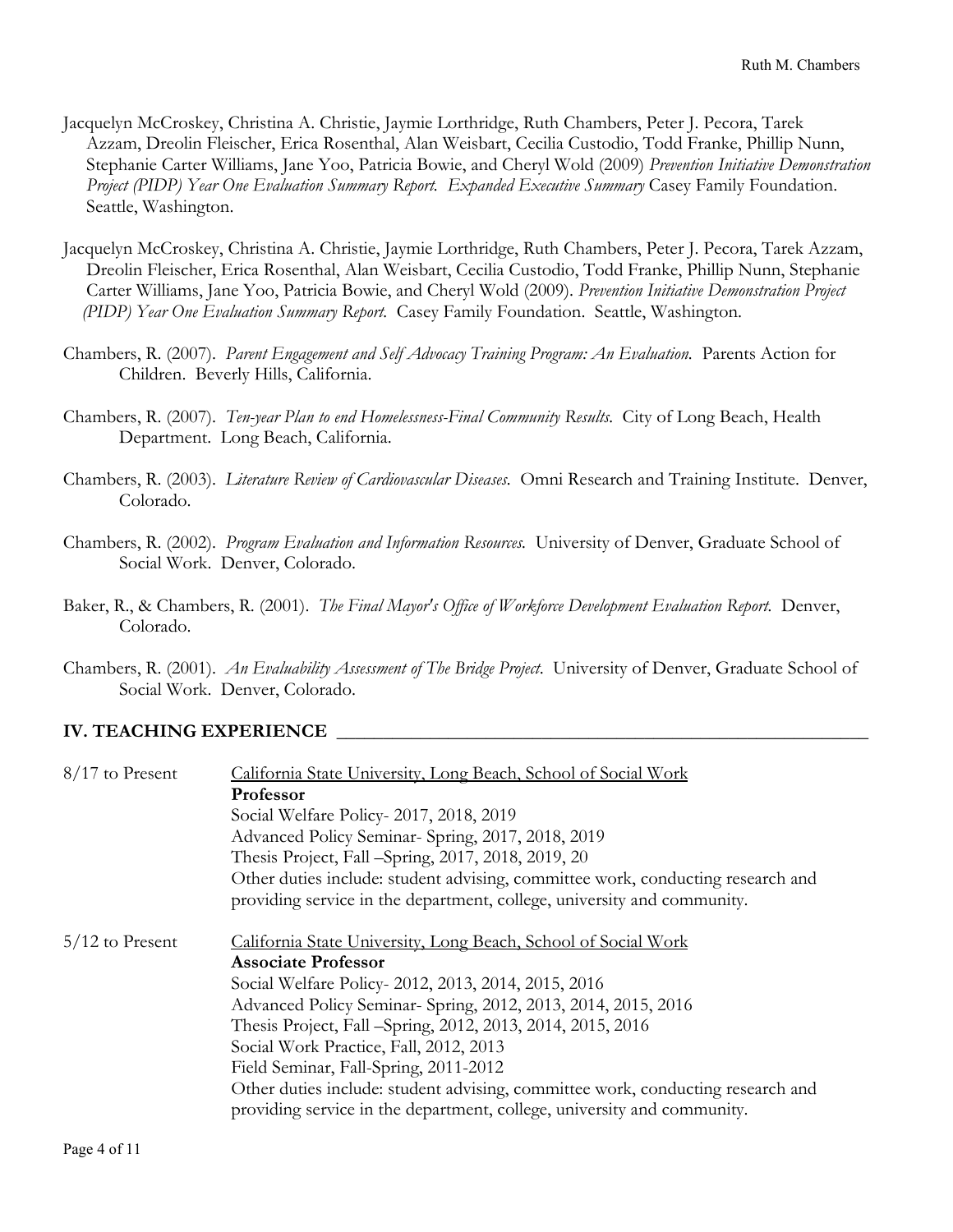| $8/06$ to $4/12$ | California State University, Long Beach, School of Social Work<br><b>Assistant Professor</b><br>Social Welfare Policy- Fall, 2006, 2007, 2008, 2009, 2010, 2011<br>Advanced Policy Seminar- Spring, 2007, 2008, 2009, 2010, 2011.<br>Thesis Project, Fall -Spring, 2006, 2007, 2008, 2009, 2010, 2011.<br>Field Seminar, Fall-Spring, 2011-2012<br>Other duties include: student advising, committee work, conducting research and |
|------------------|------------------------------------------------------------------------------------------------------------------------------------------------------------------------------------------------------------------------------------------------------------------------------------------------------------------------------------------------------------------------------------------------------------------------------------|
|                  | providing service in the department, college, university and community.                                                                                                                                                                                                                                                                                                                                                            |
| $9/00$ to $5/06$ | University of Denver, Graduate School of Social Work. Denver, Colorado.<br><b>Adjunct Instructor</b><br>Community Practice (two quarter sequence): 2001, 2002, 2003, 2004, 2005.<br>Concentration Seminar (organization focus): 1999, 2000.<br>History of Social Welfare and Social Work (Fall Quarters): 2000, 2001, 2002, 2003, 2004,<br>2005.<br>Social Welfare Policy (Winter Quarters): 2000, 2001, 2002, 2003, 2004, 2005.   |
| $9/01$ to $6/04$ | University of Wyoming, Division of Social Work. Laramie, Wyoming.<br><b>Adjunct Instructor</b><br>Case Management: 2001.<br>Social Work Research Methods: 2002, 2003, 2004.                                                                                                                                                                                                                                                        |
| $9/00$ to $6/02$ | University College, Applied Communications. Denver, Colorado.<br><b>Adjunct Instructor</b><br>Masters Thesis Proposal (Fall Quarters): 2000, 2001, 2002.                                                                                                                                                                                                                                                                           |
| $9/99$ to $6/02$ | University of Denver Graduate School of Social Work. Denver, Colorado.<br>Teaching Assistant For Dr. Walter LaMendola<br>Shared lecture responsibilities and curriculum design for teaching introductory and<br>advanced research methods. Created course materials for Blackboard and Webct.                                                                                                                                      |

### **V. PRESENTATIONS \_\_\_\_\_\_\_\_\_\_\_\_\_\_\_\_\_\_\_\_\_\_\_\_\_\_\_\_\_\_\_\_\_\_\_\_\_\_\_\_\_\_\_\_\_\_\_\_\_\_\_\_\_\_\_\_\_\_\_\_\_\_\_\_\_\_\_**

#### Refereed

Chambers, R., & Crutchfield, R. (2019). Poster was presented at the Society for Social Work Research Annual Program Meeting. San Francisco, California

Chambers, R., & Brocato, J. (2018). Paper was presented at the Society for Social Work Research Annual Program Meeting. Washington, DC.

- Chambers, R., & Brocato, J. (2017). Paper was presented at the Society for Social Work Research Annual Program Meeting. New Orleans, Louisiana.
- Chambers, R., & Brocato, J. (2016). Paper presented at the Council for Social Work Education 58<sup>th</sup> Annual Program Meeting. Atlanta, Georgia.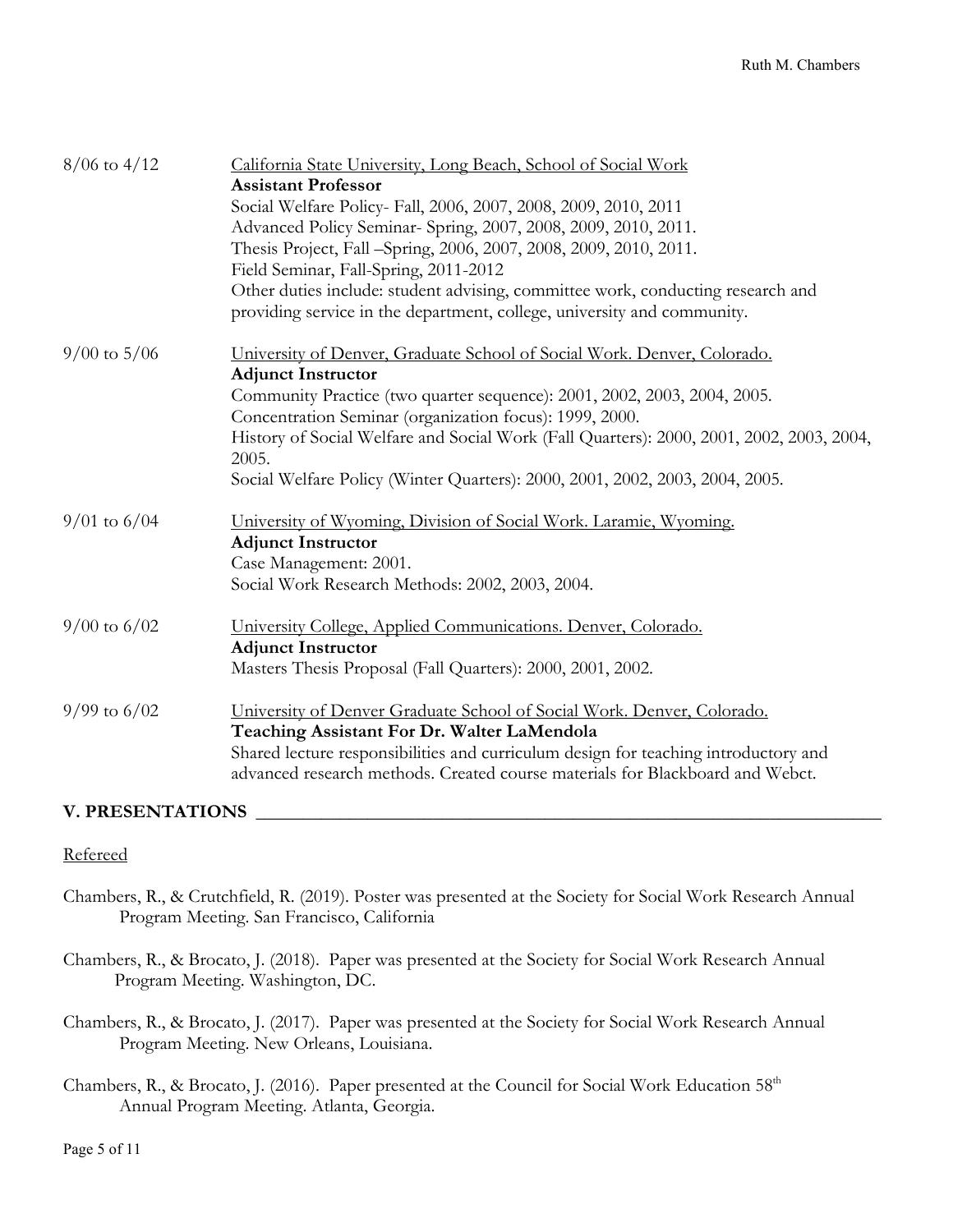- Chambers, R., & Brocato, J. (2012). Paper presented at the Council for Social Work Education 58<sup>th</sup> Annual Program Meeting. Washington, D.C.
- McCroskey, J., Chambers, R., & Lorthridge, J (2009). Multiple Stakeholder Evaluation: An Essential Component for Transforming Child Welfare Systems*.* Paper presented at the Council for Social Work Education Annual Program Meeting. San Antonio, Texas.
- McCroskey, J., Lorthridge, L, Chambers, R., & Tina C. (2009). *Findings from the first year evaluation of Los Angeles County's Prevention Initiative Demonstration Project.* Paper presented at the 14<sup>th</sup> Annual Los Angeles County Superior Court and California State University, Los Angeles. Los Angeles, CA.
- McCroskey, J., Marts, E., Furman, F., Garrison, M., Chambers, R., Lorthridge, J., & Espinosa Reina, E. (2007). *Designing Evaluation for Practice Improvement in Point of Engagement.* Paper presented at the American Humane Conference on Differential Response in Child Welfare. Long Beach, California.
- Chambers, R., & Potter, C. *Relationship between Families Needs, Service Integration Patterns and Family Outcomes for Child Neglect Cases.* Paper presented at the National Conference of the Council of Social Work Education. Chicago, Illinois.
- Chambers, R., & Potter, C. *Relationship between Families Needs, Service Integration Patterns and Family Outcomes for Child Neglect Cases.* Paper presented at the National Conference of the Society for Social Work and Research. San Antonio, Texas.
- Krysik, J., Molidor, C., & Chambers, R. *Using technology to support diverse student learning styles: A comparison group study*. Paper presented at the National Technology and Social Science Conference, Las Vegas, NV.
- Chambers, R., & LaMendola, W. *The Digital Divide: Constructing Community Technology Centers that support child and family well-being.* Paper presented at the National Conference of the Child Welfare League of America. Washington, D.C.
- Krysik, J., Molidor, C., & Chambers, R. *Using Enhanced Classroom and Computer-Based Teaching Strategies to Support Diverse Student Learning styles: A Comparison Group Study*. Paper presented at the National Conference of the Council of Social Work Education. Nashville, Tennessee.
- Chambers, R., & Molidor, C. *Utilizing the internet as a resource for students, administers and clients.* Paper presented at the Social Work Conference 2000: Best Practices for the Millennium. Denver, Colorado.

### Invited

10/10 Chambers, R (2010). *Child Neglect and Service Integration: A Mixed Methods Study.* Paper presented at the Ninth Annual Joint Conference of the Association des centres jeunesse du Quebec and the Looking after Children conference. Quebec, Canada.

### Non-Referred

Reyes, E., Chambers, R. (2016). Placement Moves: Foster Youth Perspectives. Paper presented at the Third Annual Spring Research Symposium at CSULB.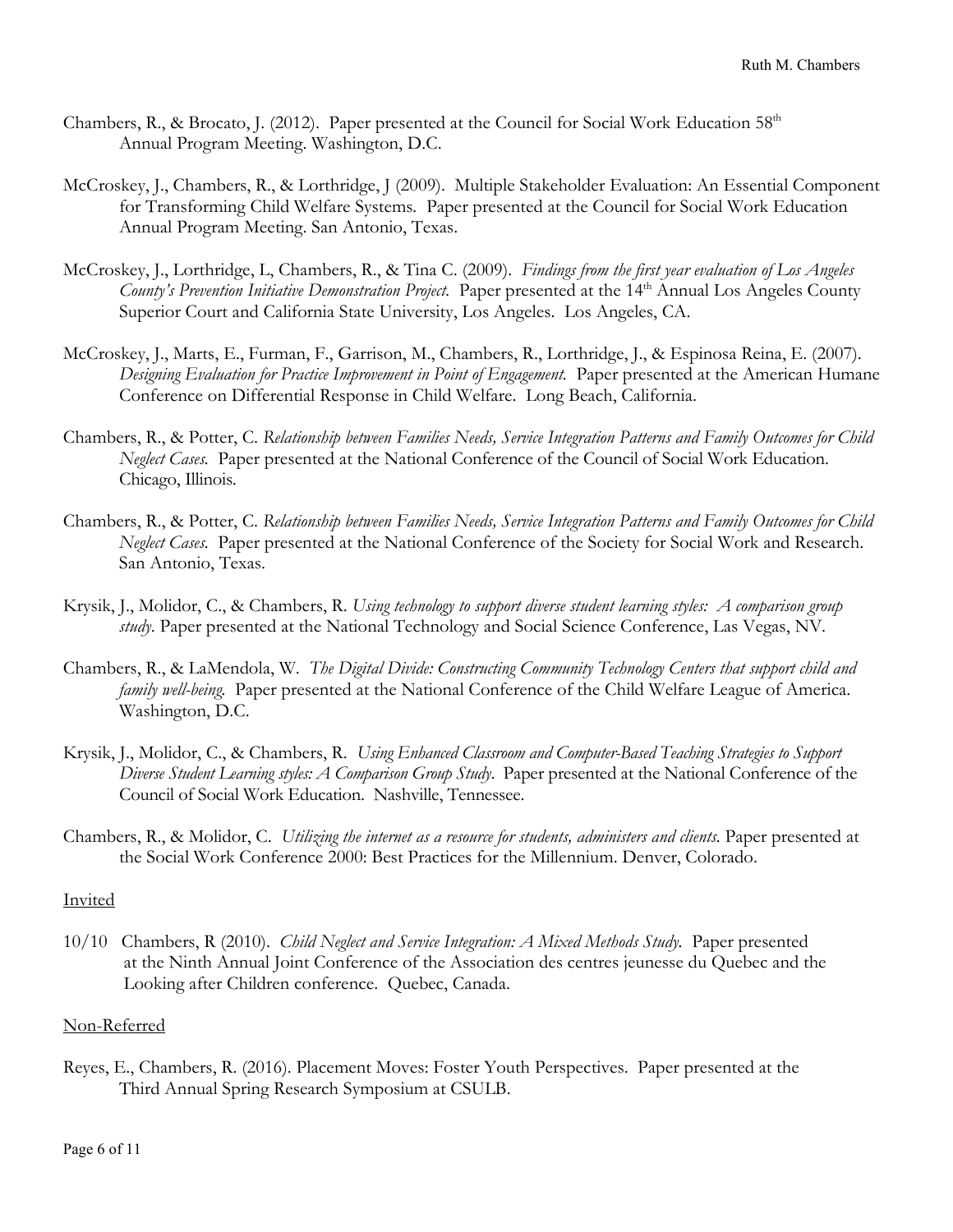- Crutchfield, R., Chambers, R., Ceja, J & Pantages, H. (2015). Funding proposal for NASW Legislative Lobby Days registrations. Prepared for the Instructionally Related Activities (IRA) Advisory Board, School of Social Work, California State University, Long Beach.
- Chambers, R. (2014). Funding proposal for NASW Legislative Lobby Days registrations. Prepared for the Instructionally Related Activities (IRA) Advisory Board, School of Social Work, California State University, Long Beach.
- Chambers, R & Fatemi, M. (2012). Pomona Family First: Vision, Creation, Implementation and Outcomes. Presentation to CalSWEC board of directors. Los Angeles, Ca.
- Molidor, C., Chambers, R., Crutchfield, R., & Sorrells, S. (2013). Funding proposal for NASW Legislative Lobby Days registrations. Prepared for the Instructionally Related Activities (IRA) Advisory Board, School of Social Work, California State University, Long Beach.
- Molidor, C., Chambers, R., Funge, S.P., & Crutchfield, R. (2012). Funding proposal for NASW Legislative Lobby Days registrations. Prepared for the Instructionally Related Activities (IRA) Advisory Board, School of Social Work, California State University, Long Beach.
- Chambers, R. (2011). *Pomona Family First: Family Outcomes Results*. Presentation to Los Angeles County Department of Children and Families.
- Ruth Chambers, Rashida Crutchfield, Haydee Cuza, Angel Otero, and Tasha Willis (2011). *Moving in foster care: Voices of adults who experienced multiple foster care placements in childhood research study*. Presentation to My Friends Place. Hollywood, California.
- Chambers, R. (2010*). Linkages Evaluation: Initial Findings.* Paper presented at the Los Angeles County Department of Children and Families Sustaining Linkages to Strengthen Families: A Linkages Conference.
- Chambers, R. (2010). *Pomona Family First: From Vision to Implementation*. Presentation to Los Angeles County Department of Children and Families.
- McCroskey, J., Lorthridge, L, Chambers, R., & Tina Christie (2009*). LA County Prevention Initiative Demonstration Project (PIDP): Year 1 Outcomes.* Presentation to Los Angeles County Department of Children and Families.
- Chambers, R. (2009). Social Work Ethics and the Internet. Presentation at the MSW student orientation at CSULB.
- Forest, L., Wechsler, S., Castro, R., Chambers, R., Moreno, J (2007) *Community-Campus Dialogue.* Paper presented at the Center for Community Engagement's Seven Days of Service conference at CSULB. Long Beach, California.
- Chambers, R. (2007). *Social Workers and the role of Advocacy*. Paper presented at the NASW-CA legislative lobby days. Sacramento, California.
- Chambers, R. (2007). Introduction to Beachboard. Paper presented at the faculty Orientation at CSULB. Long Beach, California.

Page 7 of 11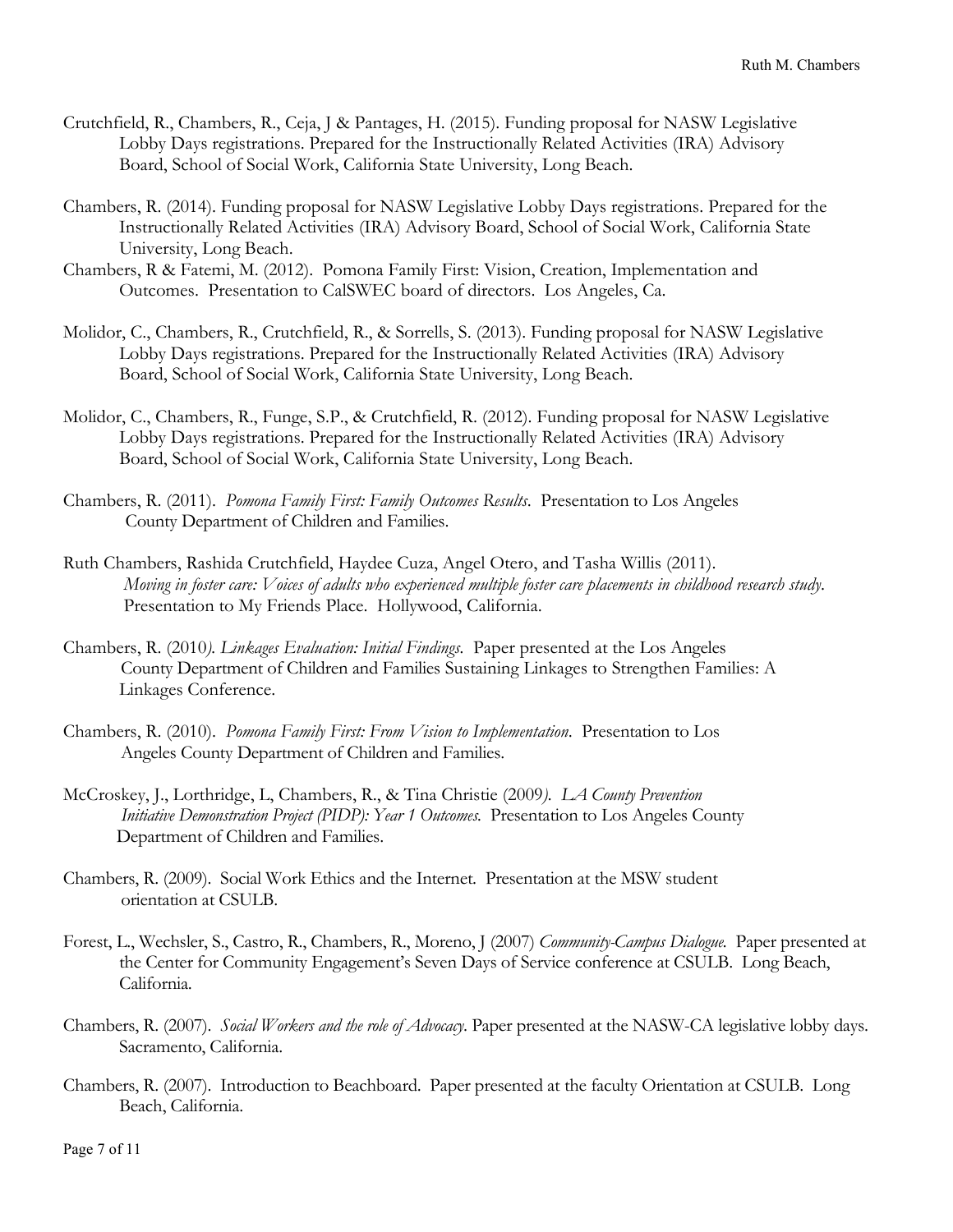Chambers, R. *Child Neglect and Service Integration: A mixed-method study.* Paper presented at El Paso County of Human Services. Colorado Springs, Colorado.

## **VI. RESEARCH EXPERIENCE \_\_\_\_\_\_\_\_\_\_\_\_\_\_\_\_\_\_\_\_\_\_\_\_\_\_\_\_\_\_\_\_\_\_\_\_\_\_\_\_\_\_\_\_\_\_\_\_\_\_\_\_\_\_\_\_\_\_**

| $5/16$ to Present  | California State University, Long Beach: CalFresh Program, Long Beach, California<br>Researcher                                                                                                                                           |
|--------------------|-------------------------------------------------------------------------------------------------------------------------------------------------------------------------------------------------------------------------------------------|
|                    | Duties include: research plan design, data collection, quantitative and qualitative<br>data analysis, prepare final reports.                                                                                                              |
| $05/15$ to $10/17$ | Los Angeles County Department of Children and Family Services Los Angles, California<br>Researcher                                                                                                                                        |
|                    | Duties include: research plan design, data collection, quantitative and qualitative<br>data analysis, prepare final reports.                                                                                                              |
| $7/14$ to $5/15$   | First 5 LA, Los Angeles, California<br>Researcher                                                                                                                                                                                         |
|                    | Duties included: research plan design, data collection, qualitative data analysis,<br>and prepared final report.                                                                                                                          |
| $6/12$ to $4/14$   | Children's Rights Organization, New York, New York<br>Researcher                                                                                                                                                                          |
|                    | Duties included: research plan design, data collection, qualitative data analysis,<br>and prepared final report.                                                                                                                          |
| $8/09$ to $10/12$  | Los Angeles County Department of Children and Family Services Los Angles, California<br>Researcher                                                                                                                                        |
|                    | Duties include: research plan design, data collection, quantitative and qualitative<br>data analysis, prepare final reports.                                                                                                              |
| $8/08$ to $11/09$  | My Friend's Place, Los Angles, California<br>Researcher                                                                                                                                                                                   |
|                    | Duties included: designed research plan, created instrument tools, conducted<br>face-to-face interviews, analyzed qualitative data, complied results and prepared<br>final report.                                                        |
| $5/07$ to $11/09$  | Point of Engagement/Prevention Initiative Demonstration Project, Los Angles,<br>California                                                                                                                                                |
|                    | <b>Contracted Researcher</b><br>Principal Investigator Dr. Jacquelyn McCroskey, School of Social Work,<br>University of Southern California.                                                                                              |
|                    | Assisted with development of data collection instruments, conducted interviews<br>and focus groups, analyzed qualitative data, contributed to final report, and assisted<br>in preparation of manuscripts for peer-reviewed publications. |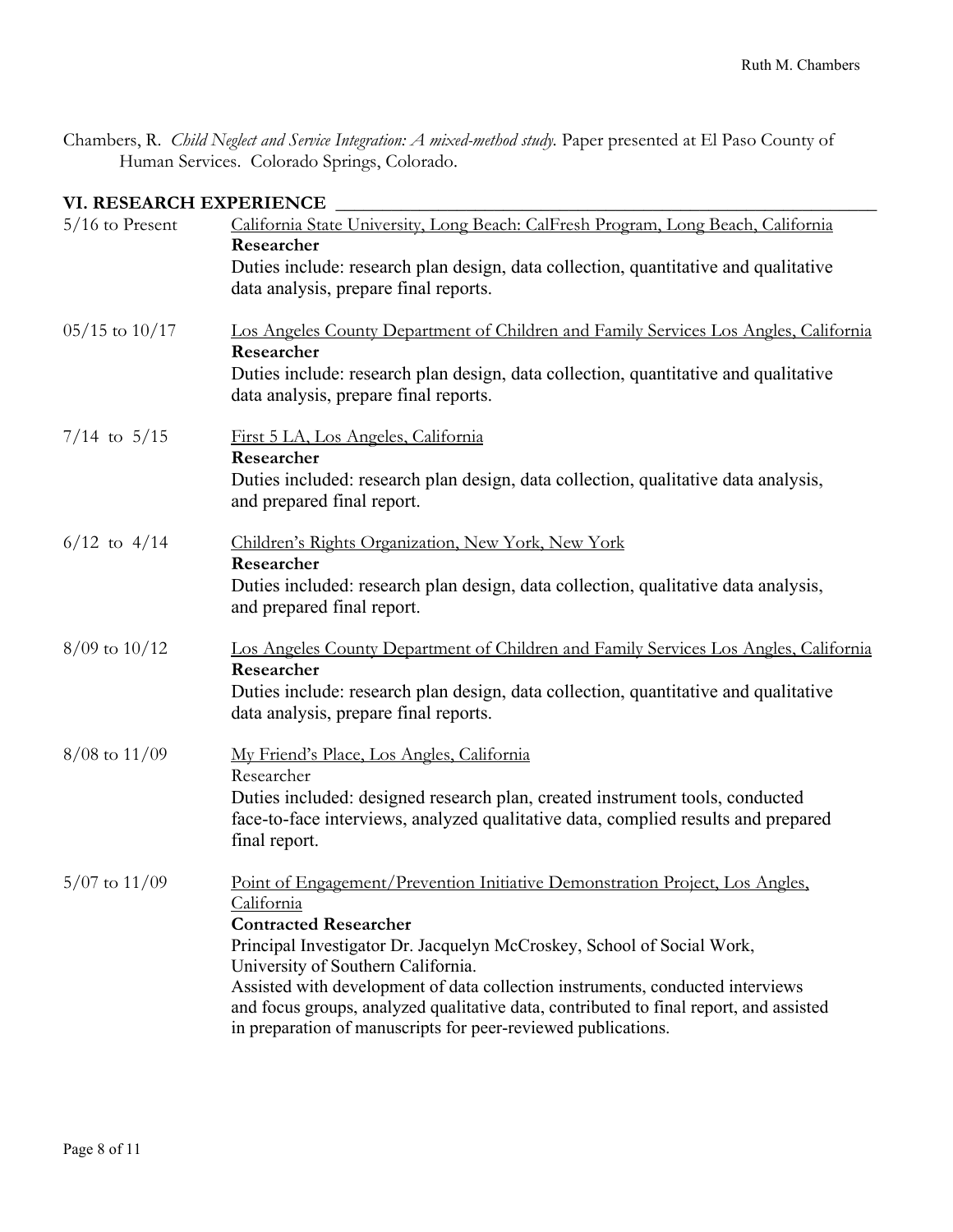| $3/07$ to $8/07$  | Parents Action for Children, Hollywood, California<br><b>Program Evaluator</b>                                                                                                                                                                                           |
|-------------------|--------------------------------------------------------------------------------------------------------------------------------------------------------------------------------------------------------------------------------------------------------------------------|
|                   | Duties included: designed research plan, collected measurements, inputted and<br>analyzed quantitative data, complied results and wrote final report.                                                                                                                    |
| $9/06$ to $7/07$  | City of Long Beach, Health Department, Long Beach, California<br>Researcher/Consultant                                                                                                                                                                                   |
|                   | Duties included: co-designed survey instrument, conducted focus groups,<br>analyzed both quantitative and qualitative data, met with the City staff,<br>complied results and wrote final report.                                                                         |
| $9/05$ to $8/06$  | Project Wise Organization/Women's Foundation of Colorado. Denver, Colorado.                                                                                                                                                                                              |
|                   | <b>Assistant Researcher</b><br>Responsible for data collection, and data analysis for a clinical practice intervention study.                                                                                                                                            |
| $9/01$ to $6/04$  | University of Denver Graduate School of Social Work. Denver, Colorado.<br><b>Research Assistant</b>                                                                                                                                                                      |
|                   | Conducted research with Dr. Walter LaMendola on the impact of technology in three                                                                                                                                                                                        |
|                   | low-income housing development communities. Assisted in the development of a<br>quantitative research design, timeline and project protocols. Responsible for literature<br>review preparation, data collection and entry, assisted with data analysis and final report. |
| $4/03$ to $12/03$ | Omni Research and Training Institute. Denver, Colorado.<br>Researcher                                                                                                                                                                                                    |
|                   | Conducted a literature review on cardiovascular diseases for the older adult population.<br>Analyzed and coded qualitative data, synthesized findings and contributed to a final<br>report on a drug and alcohol program evaluation project.                             |
| $4/01$ to $12/01$ | Denver Mayor's Office of Workforce Development. Denver, Colorado.                                                                                                                                                                                                        |
|                   | <b>Program Evaluator</b><br>Developed and conducted a two phase evaluation plan that examined both processes and                                                                                                                                                         |
|                   | outcomes associated with the Mayor's Office of Workforce Development youth                                                                                                                                                                                               |
|                   | development programs. Responsibilities included research design and development of<br>questionnaires, surveys, and other quantitative and qualitative instrumentation. Conducted                                                                                         |
|                   | individual interviews, focus groups, analyzed data and prepared written report.                                                                                                                                                                                          |
| $9/99$ to $6/02$  | University of Denver Graduate School of Social Work. Denver, Colorado.                                                                                                                                                                                                   |
|                   | <b>Research Assistant</b><br>Conducted research with Dr. Krysik, Dr. Molidor and Dr. LaMendola on student learning                                                                                                                                                       |
|                   | styles. Responsible for literature review preparation, data collection and entry. Created<br>web-based teaching tools. Assisted with data analysis and final report.                                                                                                     |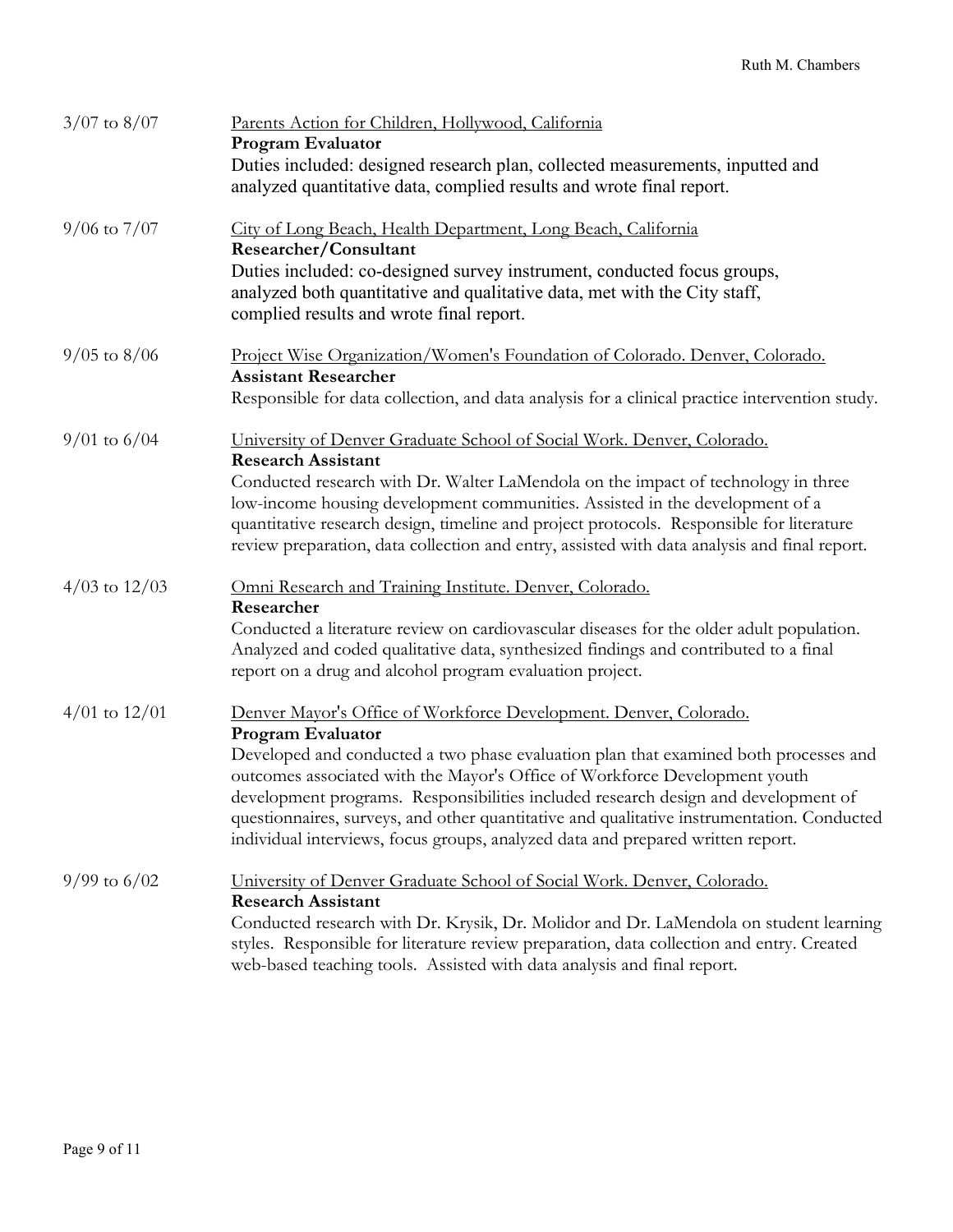## PROFESSIONAL EXPERIENCE

| $1/05$ to $6/07$ | Making Connections. Denver, Colorado.<br><b>Policy/Community Consultant</b>                                                                                                                                                                                                                                           |
|------------------|-----------------------------------------------------------------------------------------------------------------------------------------------------------------------------------------------------------------------------------------------------------------------------------------------------------------------|
|                  | Provided supervision to community residents, conduct policy analysis on various housing<br>policies, prepare written reports and attend community meetings. Develop research<br>protocols, analyze data and create written reports with agency staff and community                                                    |
|                  | members.                                                                                                                                                                                                                                                                                                              |
| $9/02$ to $6/04$ | University of Denver Graduate School of Social Work. Denver, Colorado.<br><b>Field Faculty Instructor</b>                                                                                                                                                                                                             |
|                  | Supervised and advised MSW interns, co-developed and implemented a one-year social<br>work practice field curriculum.                                                                                                                                                                                                 |
| $9/00$ to $9/02$ | The Bridge Project, Denver, Colorado<br><b>Research Coordinator</b>                                                                                                                                                                                                                                                   |
|                  | Coordinated research meetings, co-wrote grants, participated in the development of<br>research design and protocols.                                                                                                                                                                                                  |
| $4/97$ to $8/99$ | Ameri-Corps Program, University of California, Riverside. California.<br>Trainer                                                                                                                                                                                                                                      |
|                  | Provided culturally sensitive trainings on child abuse and neglect, suicide prevention and<br>conflict resolution to African-American, Latino/Latina and Asian staff members.                                                                                                                                         |
| $9/97$ to $8/99$ | Riverside County Department of Mental Health. Riverside, California.<br>Crisis Worker, Crisis Resolution Team                                                                                                                                                                                                         |
|                  | Performed mental health assessments, implemented hospital authorizations and<br>coordinated referrals for clients. Provided crisis intervention, brief psychotherapy and<br>worked with a multi-disciplinary team. Services delivered predominately to African-<br>American, Caucasian and Latino/Latina populations. |
| $4/95$ to $8/99$ | Riverside County Department of Mental Health. Riverside, California.                                                                                                                                                                                                                                                  |
|                  | Psychiatric Social Worker II/Quality Improvement Division<br>Responsible for staff development of county social service staff and contract providers.                                                                                                                                                                 |
|                  | Trainer for child abuse and neglect reporting laws, suicide prevention, clinical concerns and<br>policy. Supervised MSW students and assisted with grant writing. Conducted utilization                                                                                                                               |
|                  | review of clinical charts. Acted as a consultant for ongoing qualitative improvement of<br>clinical services provided to clients. Provided screening, referral, and treatment authorization<br>for clients. Co-designed and implemented the managed care outpatient consolidation<br>program.                         |
|                  |                                                                                                                                                                                                                                                                                                                       |
| $3/94$ to $4/95$ | Riverside County Department of Mental Health. Hemet, California.<br>Psychiatric Social Worker II/Children's Therapist                                                                                                                                                                                                 |
|                  | Provided outpatient psychotherapy services to children, youth and families. Coordinated<br>all services for children with psychiatric difficulties in school settings. Worked closely                                                                                                                                 |
|                  | with a multi-disciplinary team, family members and community agencies. Services<br>delivered predominately to African-American, Caucasian and Latino/Latina populations.                                                                                                                                              |